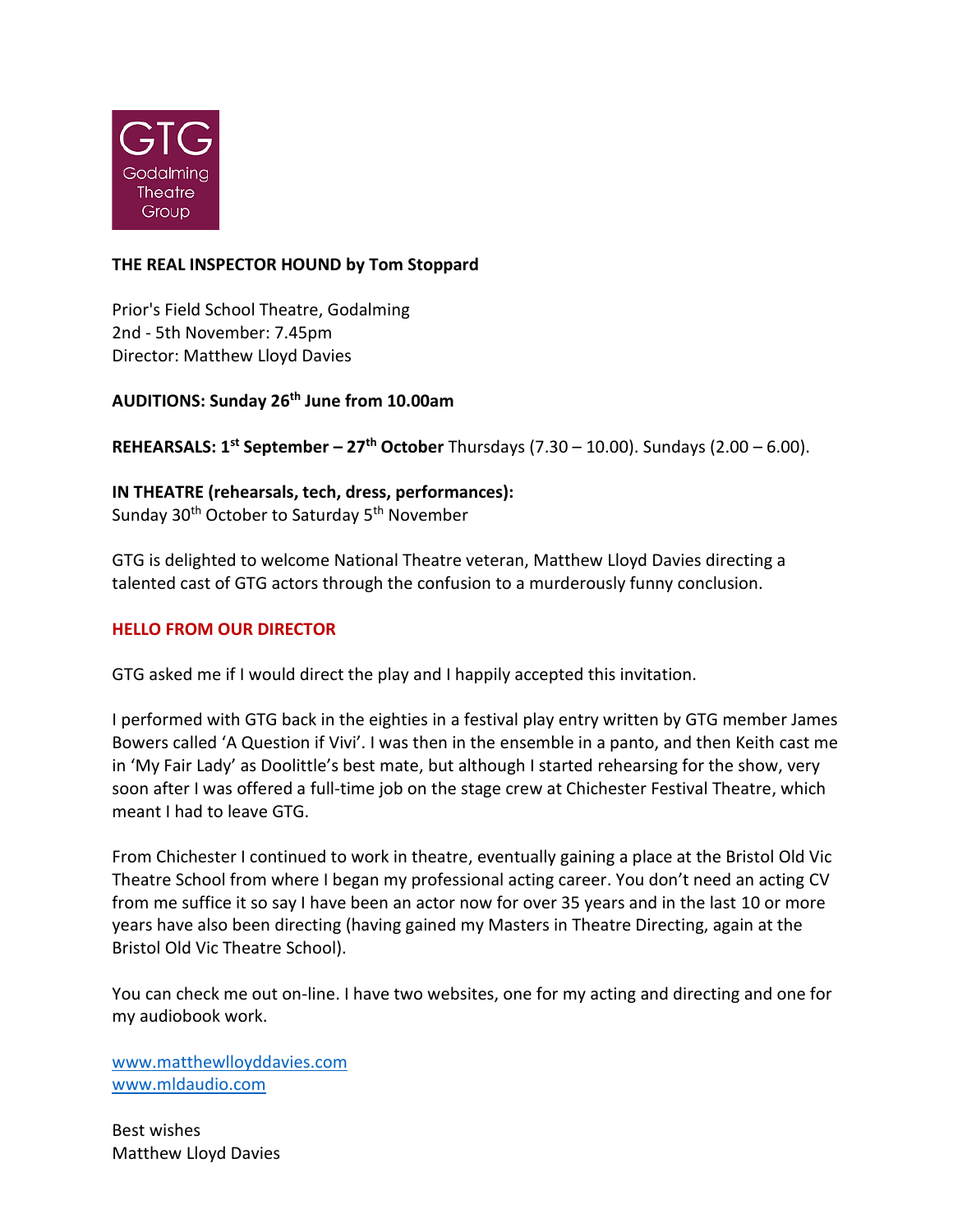## **SO … WHY DID I CHOOSE 'THE REAL INSPECTOR HOUND' BY TOM STOPPARD?**

Firstly, it's just a very very funny play. If you're looking for deep and meaningful reasons as to why 'this play' and why 'now'…the answer is…it's short, it's wonderfully written and it's funny. There can't be any better reason to produce a play than to know it's going to be wonderful to work on, and so satisfying to perform. There is no better feeling in the world than making an audience laugh…and yes…we all need that nowadays.

## **Stoppard's play about the theatrical process has been described 'a classic of the English comic tradition'.**

Two pretentious critics, Moon and Birdboot, settle down to review a classic murder mystery set in Lady Muldoon's remote, rural residence …

But, as our two critics are drawn inexorably into the world of a country house whodunnit confusion sets in… we the audience are watching the critics as the critics watch each other watching the play, a wife is keeping an eye on a husband, the husband is having an affair with an ingénue, the ingénue is eyeing a handsome man, the handsome man is feasting his eyes elsewhere, the leading lady wants the critic but also wants her husband. Who is the madman? Who keeps calling on that phone? Who is the corpse?... Who killed the corpse? …and the inspector…well where *is* the inspector, and indeed…*who* is the inspector…and the elderly char, well, she makes char…um tea…can any of this be real? And if so…what?

Got it? Good. See you there!

### *"Stoppard's play is a minor comic masterpiece about the theatrical process."* The Guardian

Tom Stoppard loves to play with reality, he loves to explore the layers and complications of art vs life…this, is what his play The Real Thing is also about. (He does this in other plays too… but hey, enough of the PHD on Tom Stoppard)

As for how I'm looking at this production: Well, that's harder to define. The style of the play falls somewhere between SPAMALOT and a Pantomime, which, by coincidence (or is it coincidence?) is where it falls in the GTG calendar.

The characters in the 'play within a play' are large, but they MUST be truthful…think something like the Hugh Laurie/Stephen Fry series of JEEVES. The characters in Jeeves are wonderful, they are sometimes HUGE but always TRUTHFUL. That's a tricky line to walk and for me, as a performer, a wonderful challenge…I am hoping that the GTG actors will relish this challenge also.

I hope to present the play almost 'in the round' so that the audience and the critics are of the 'same world'.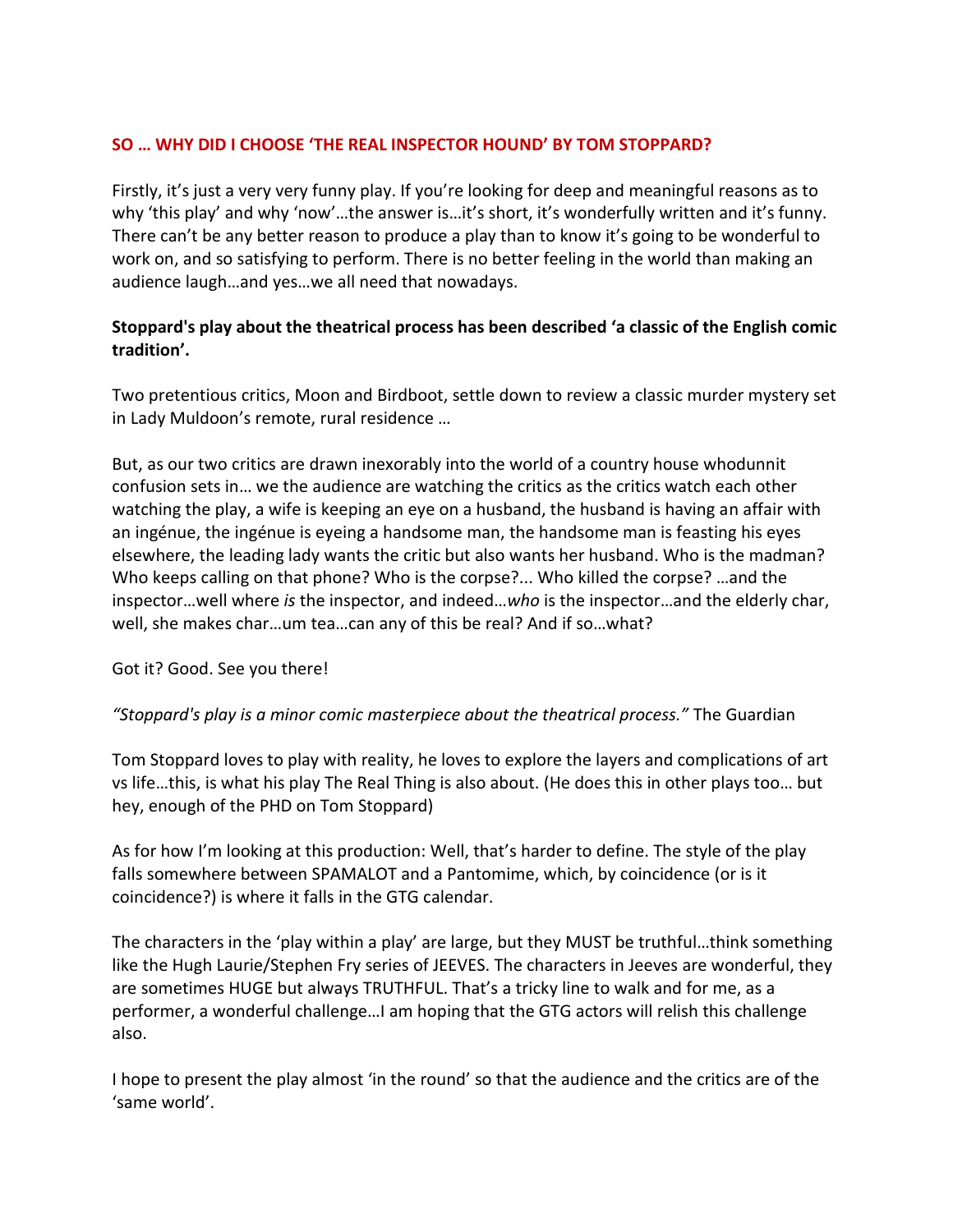I am casting the play with a couple of parts possibly/probably going to become female from the 'male' as written. It doesn't affect the play adversely, but it can be used to good effect and, in fact the characters of Mood and Inspector Hound are two characters that 'swap' realities near the end and so the gender change can work *for* us.

We will be rehearsing on Thursdays and Sundays. There are sections we can rehearse without the full cast which will help to give everyone some time off, and time to learn lines etc… and I plan to hold rehearsals with the actors playing Moon and Birdboot on their own, one on ZOOM. This will help us 'get ahead of the game' so to speak.

As a director, I see the rehearsal process as a team effort…but I do expect discipline. In theatre we must always be cognisant of the privilege that we are handed to be able to rehearse and perform, to be able to practice that thing we love, telling stories.

With that privilege comes a responsibility. A responsibility to present the authors words as written. A responsibility to others in the company to keep rehearsal notes, to learn lines 100% accurately and quickly. A responsibility to yourself to give all that you can.

But there is another responsibility, and this to me is paramount. To enjoy what we are doing. This MUST be fun, or else why do it. I want to have fun; I want the play to be fun. I can't wait to meet new people with an enthusiasm to go with mine.

I'm hugely looking forward to meeting you all.

#### **HOUND CHARACTERS**

#### **Critics:**

**Moon** – a second-string theatre critic, called to the production to review it in the absence of Higgs, another critic. Moon's jealousy of Higgs' superior reputation seems to make him question his own purpose, with Moon's ultimate thoughts being of Higgs' death.

*I think Moon can be female, which I hope will enhance the characters' comments and attitude towards Birdboot's infidelities.*

**Birdboot** – a theatre critic and a womaniser, who catapults young actresses to stardom by delivering dazzling reviews in return, we assume, for sexual favours. While married to Myrtle, he is having an affair with the actress who plays Felicity in the play within the play.

*I suspect maybe a slightly older gentleman… 'using' his profession to have affairs with younger women.*

#### **The play within a play:**

**Mrs Drudge** – The maid, or char, of Muldoon Manor. Her [cockney accent](https://en.wikipedia.org/wiki/Cockney_accent) adds to the humour of Stoppard's play.

*I'm enjoying the idea of this role being played by a man…NOT in drag, so to speak, but absolutely playing Mrs Drudge…just to push the 'what is real' question just a little more.*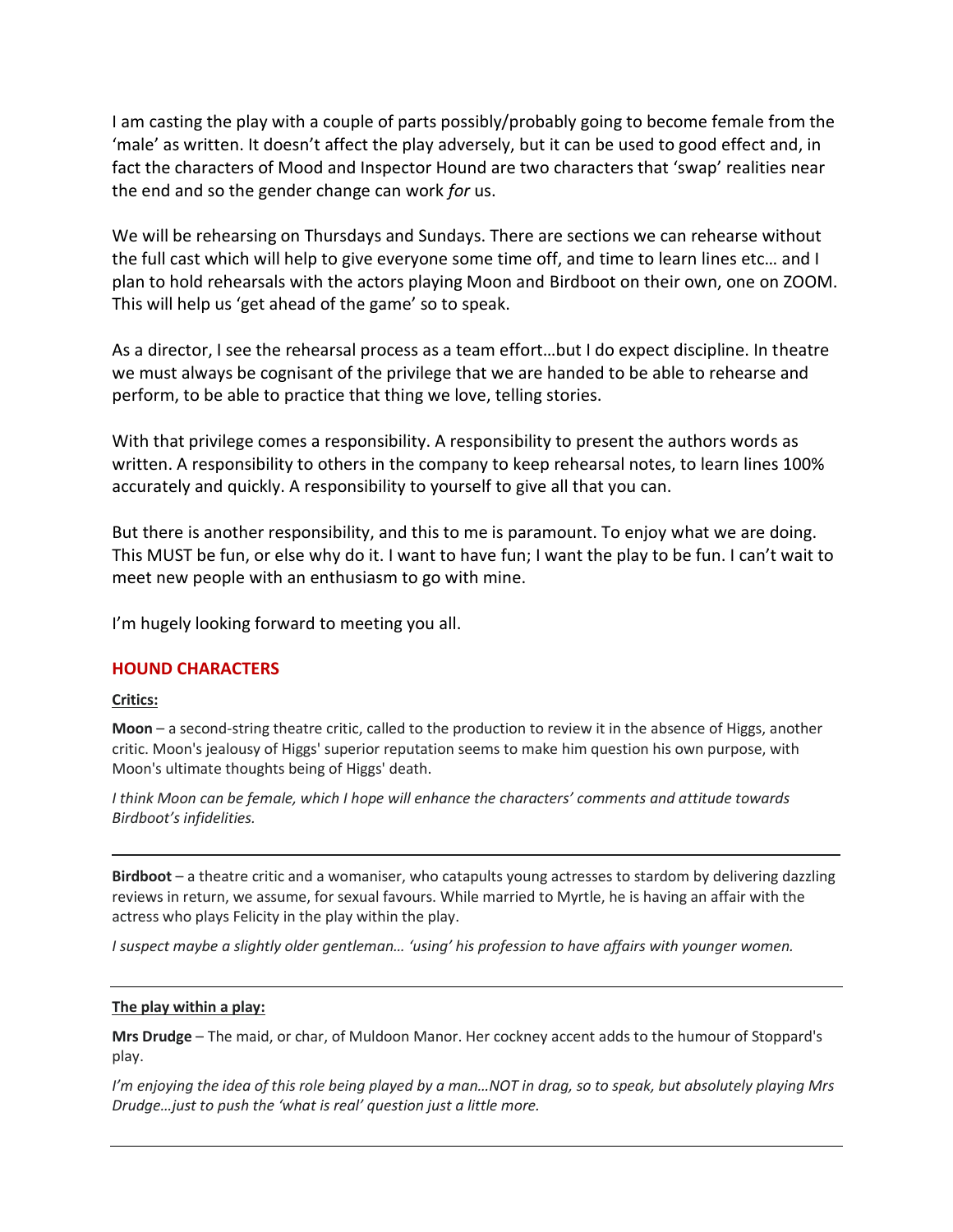**Simon Gascoyne** – New to the neighbourhood, Simon has had affairs with both Felicity and Cynthia. He takes an instant dislike to Magnus, as they are both in love with Cynthia. Later in the play, Birdboot assumes the role of Simon Gascoyne, and vice versa.

*I think Simon can be youngish, or indeed young middle aged…He needs to be intense and utterly truthful.*

**Felicity Cunningham** – A beautiful, innocent, young friend of Cynthia's who has had an affair with Simon and Birdboot. She is seemingly sweet and charming, but soon seeks ruthless revenge. The ingenue.

*Don't be too worried about the age aspect…it's more her personal immaturity and competition with Cynthia that matters…their jealousy of one another.*

**Cynthia Muldoon** – Apparent widow of Lord Albert Muldoon who disappeared ten years ago. She claims to be very upset about her husband's disappearance, but the audience is led to think otherwise. Sophisticated and beautiful. She has had an affair with Simon.

*I think she is very confident in her position as the 'new' love of Simon…she doesn't seem threatened by Felicity … it's her experience that Simon is attracted to???*

**Major Magnus Muldoon** – Lord Albert Muldoon's crippled half-brother who just arrived from Canada. Has a desire for his late brother's widow, Cynthia. Takes an instant dislike to Simon, as they are both in love with Cynthia.

*The actor playing Magnus has to find truth in the most ridiculous of roles, he's in a wheelchair for most of the play, he wears a false beard, he MUST appear to be Magnus in reality…until he, of course, isn't. (Dr Strangelove could be a useful reference???)*

**Inspector Hound** – Appears from outside the house in the middle of the play to investigate an alleged phone call. Moon assumes this role near the end of the play, and vice versa.

*I see no reason whatsoever why Hound cannot be female and therefore a reflection of the many 'female' inspectors on the tv. I quite like the idea of a 'Helen Mirren'/Prime Suspect detective…Properly serious…don't mess with this detective.*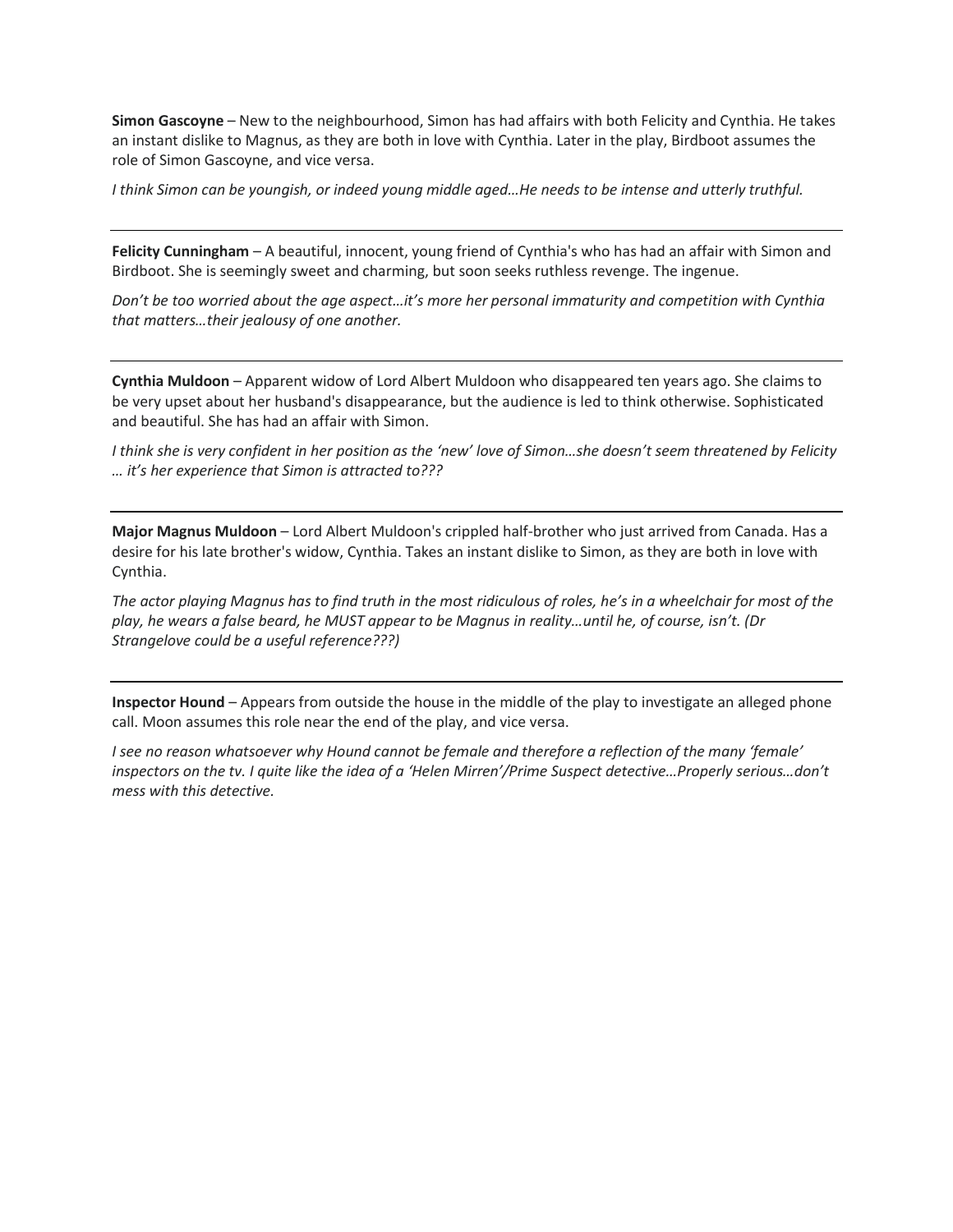# **HOW TO AUDITION FOR 'THE REAL INSPECTOR HOUND'**

**STEP 1:** Complete the attached Audition Application form and send it to Keith Thomas, who is assisting Matt with auditions: [keith@keith-thomas.net](mailto:keith@keith-thomas.net)

## **STEP 2:** [Download a PDF scan of the script from here:](https://www.gtguk.com/inspector-hound-audition-page)

### **I would like you to read the entire play before you audition.**

It might be a good idea to watch a bit of Peter Sellers (Dr Feelgood and The Pink Panther…oh, and Herbert Lom in The Pink Panther also). I also think the Stephen Fry and Hugh Laurie Jeeves and Wooster series are worth a watch. What these have are immense characters that remain truthful. The truth always comes from the intention and intensity of the characters…from their relationships with each other and their reactions remaining consistent within the largesse of their personalities if that makes sense.

Please bring with you to the audition…a sense of humour and a willingness to try things out, to be pushed a little and perhaps to step somewhere away from your comfort zone. ALSO…if you're interested in auditioning for Mrs Drudge…I am quite liking the idea of Mrs Drudge being played by a man…oh…and here's something to watch for Mrs Drudge especially regarding the 'Tea Scene' just as an idea of what we may be aiming for…

If you have any questions about the roles, please don't hesitate to email me on [emeldee@me.com](mailto:emeldee@me.com)

### **AUDITION MATERIAL**

### **Moon and Birdboot**

P's 1 – 3 / Also P's 15-16 Moon: Camps it around… to Birdboot: If we knew that we wouldn't be here. **Simon and Drudge** P's 6 -7 Simon: Ah Hello there! To Drudge: …completes the house party **Felicity (and Simon)** P's 9 -10 Felicity: You! To

Felicity: I'll kill you for this Simon Gascoyne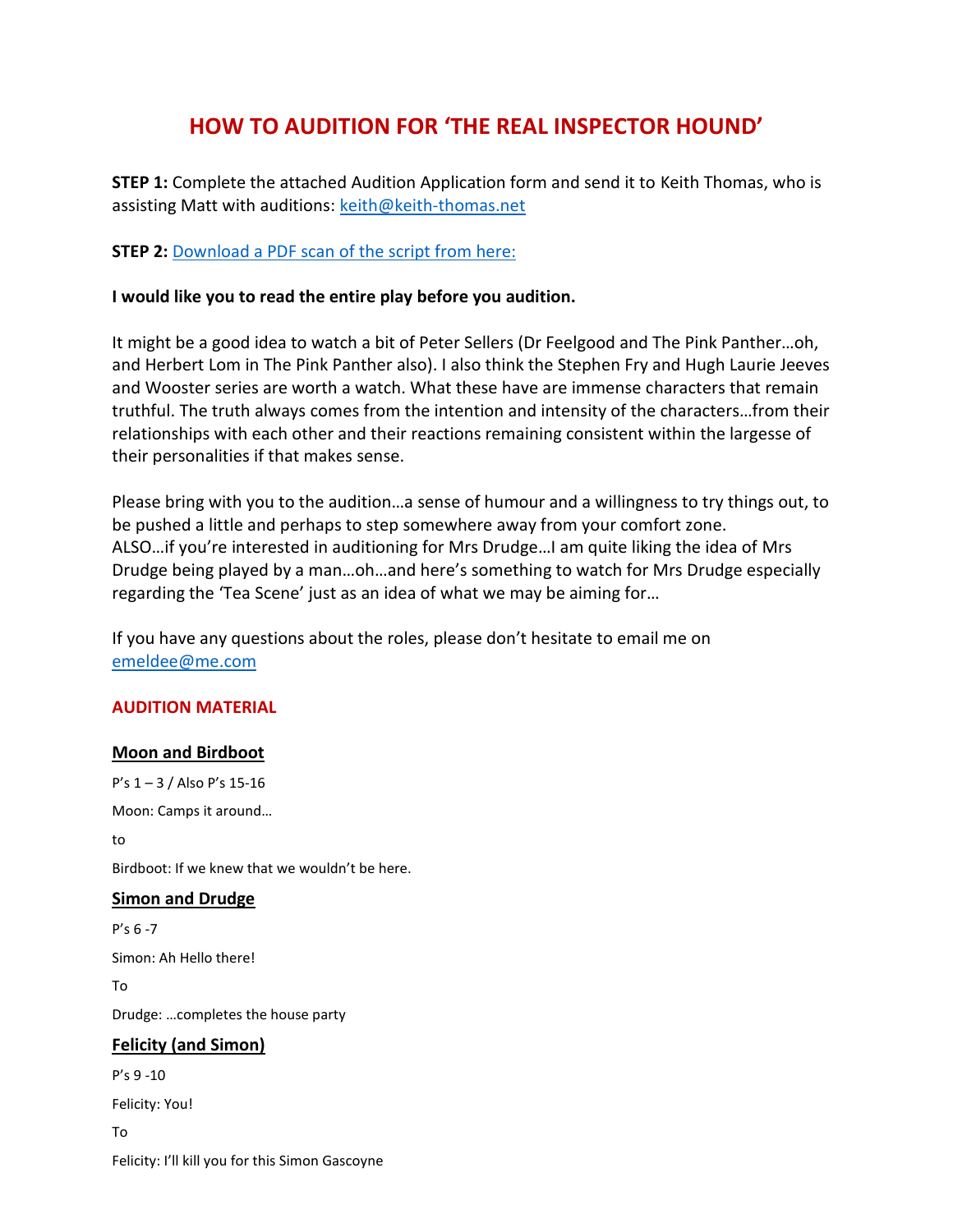## **Magnus and Cynthia**

P 12 – 13

Cynthia: Simon

To

Magnus: I do. No bid!

## **Inspector Hound and Cynthia**

P 19 – 21

Hound: Lady Muldoon?

To

Hound: Is there anything you have forgotten to tell me?

# **THE REHEARSAL SCHEDULE IS ON THE NEXT PAGE**